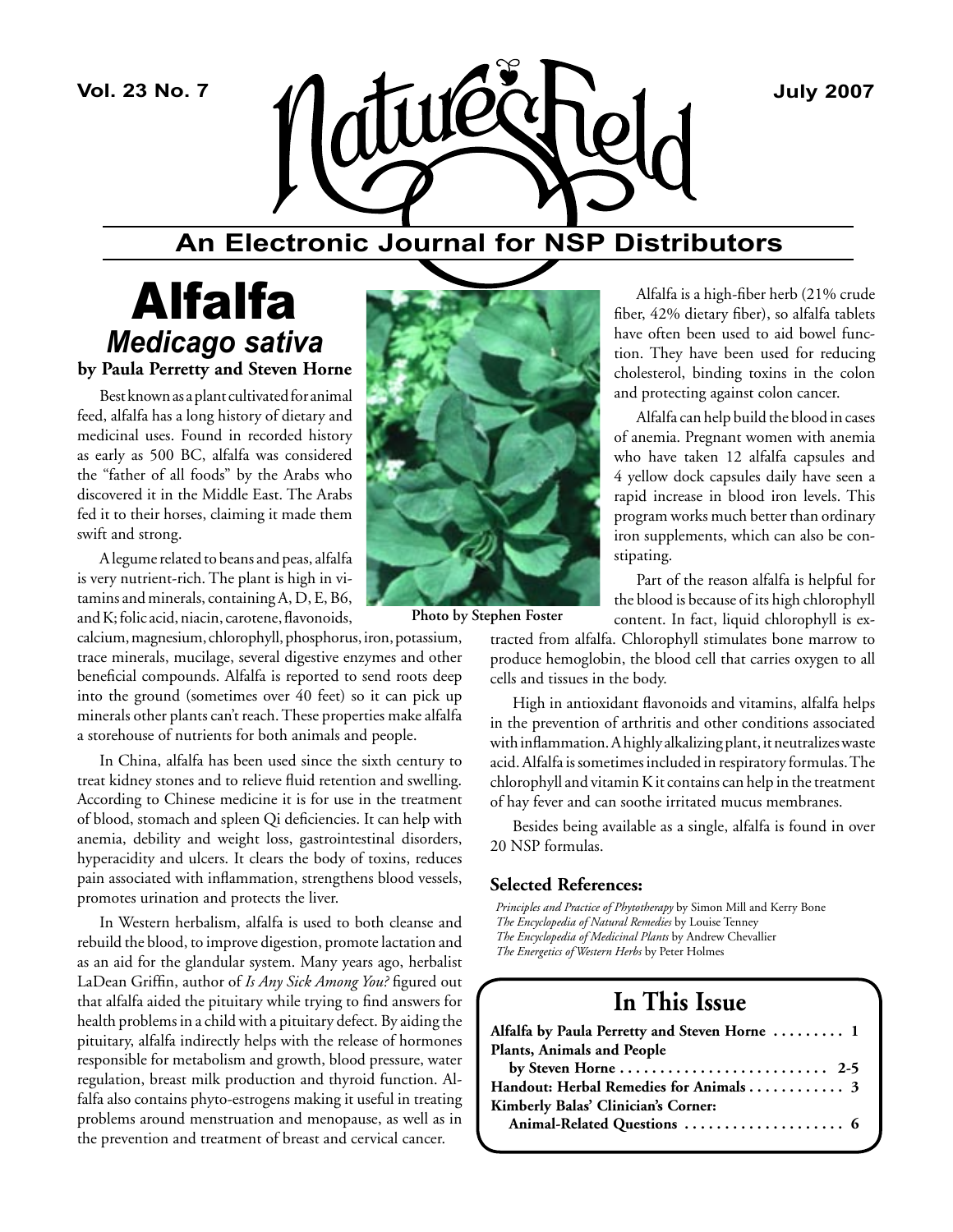Plants, Animals and People

**by Steven H. Horne, RH (AHG)**

**Vol. 23 No. 7**

In 1978, I discovered *Mother Earth News*—a magazine devoted to self-sufficient lifestyle—and became a loyal subscriber for many years. I loved reading about people who grew their own food, lived off the grid and otherwise enjoyed an existence that was not tied to a 9-5 job and a stack of bills. Not only did I devour every issue, I also bought lots of books on self-sufficiency and read them with relish, too.

Our theme this month is natural remedies for pets, and while plants have always been my primary passion, I've also enjoyed raising animals.

I never had a dog or cat growing up. My mom had been raised on a farm and believed that such animals weren't supposed to be in the house, but my ex-wives have gotten dogs and cats and I've helped take care of them. For instance, I've helped to wrap a cat up tightly in a towel so it couldn't scratch us while we opened its mouth and forced an herbal remedy into it. The cat didn't seem to appreciate the effort, but it did make the cat better.

Although I don't consider myself an expert on herbal medicine for animals, I haven't had any trouble figuring out what to do when the occasion required it. For the most part, the same plants that work on people work on animals, too. I've just used surrogate muscle testing and figured out what to give the ailing critter. It's always seemed to work.

I'd like to share one of my animal success stories, but it isn't about a dog or cat. It's about raising poultry. I've raised baby chickens, turkeys and ducks. The turkeys are the hardest. They get sick and die very easily. Books recommend using anti-biotic feed, but I'm too stubborn about antibiotics to do that. So, I tried raising them without antibiotics.

The first time I got 5 turkeys, the minimum order (along with 20 chickens) only one of the five turkeys survived to become an adult. We named him Pip-Pip because of the sound he'd make. He followed us around the yard like a cat or a dog and would sit on the grass next to you to keep you company. We never ate him—he got stolen.

The second time I tried raising turkeys I got smarter. I mixed powdered Azomite, a mineral-rich rock similar to montmorillinite, in their feed. Trace Mineral Maintenance tablets contain the montmorillinite and Colloidal Minerals are extracted from it. Since birds need a little grit in their feed, I figured it would also be a good way to get minerals into them. By the way, there are many studies showing that this clay is very beneficial when fed to other animals, too. The clay not only provides minerals, it aids bowel health. Just crush up some Trace Mineral Maintenance tablets and put them in the feed.

I also mixed liquid chlorophyll, colloidal silver and goldenseal into their drinking water. That time, I only lost one of the five birds. Unfortunately, when we moved them into the coop, my daughter accidently knocked a board over and crushed two more, so we wound up only having two. My wife named them Thanksgiving and Christmas so the kids would get the idea that we were planning to eat them.

We lost Christmas when we left for a week and our neighbor forgot to make sure our birds had enough water. Christmas died of dehydration. Oh, well, Thanksgiving tasted very good. (My apologies to any vegetarian or vegan readers.)

I raised turkeys one more time, using similar supplements and got four out of five birds to adulthood—antibiotic free. We let a neighbor have them because we couldn't keep poultry at our place. More about that later.

#### **Herbal Medicine and Natural Health Care for Pets**

Animals usually respond very well to herbal medicine. In fact, in the wild, animals will instinctively eat certain plants when they are sick. I've read, for example, that the mongoose in India will utilize a species of plantain if it gets bitten by a poisonous snake. Dogs and cats often eat grass when ill, too.

In a study of chimps, two researchers found that a sick female chimp wouldn't eat her favorite food, but would only eat a bitter leaf called *Veronic amygdalina*. After 24 hours she was much better.

Holly T. Dublin, in a study of a pregnant elephant, found that directly before birthing, the elephant traveled much farther distances than it ever had before to eat the leaves of a tree from the Boraginaceae family, which she had never eaten before. This plant was found to induce labor.

As I've already indicated, most of the time the same herbs that work for people will also work for animals and all I do is muscle test to decide which remedies to use. If you don't know how to muscle test, there are good books you can get on herbs for animals. As a way to get you started, I've included the handout on the facing page as a quick reference.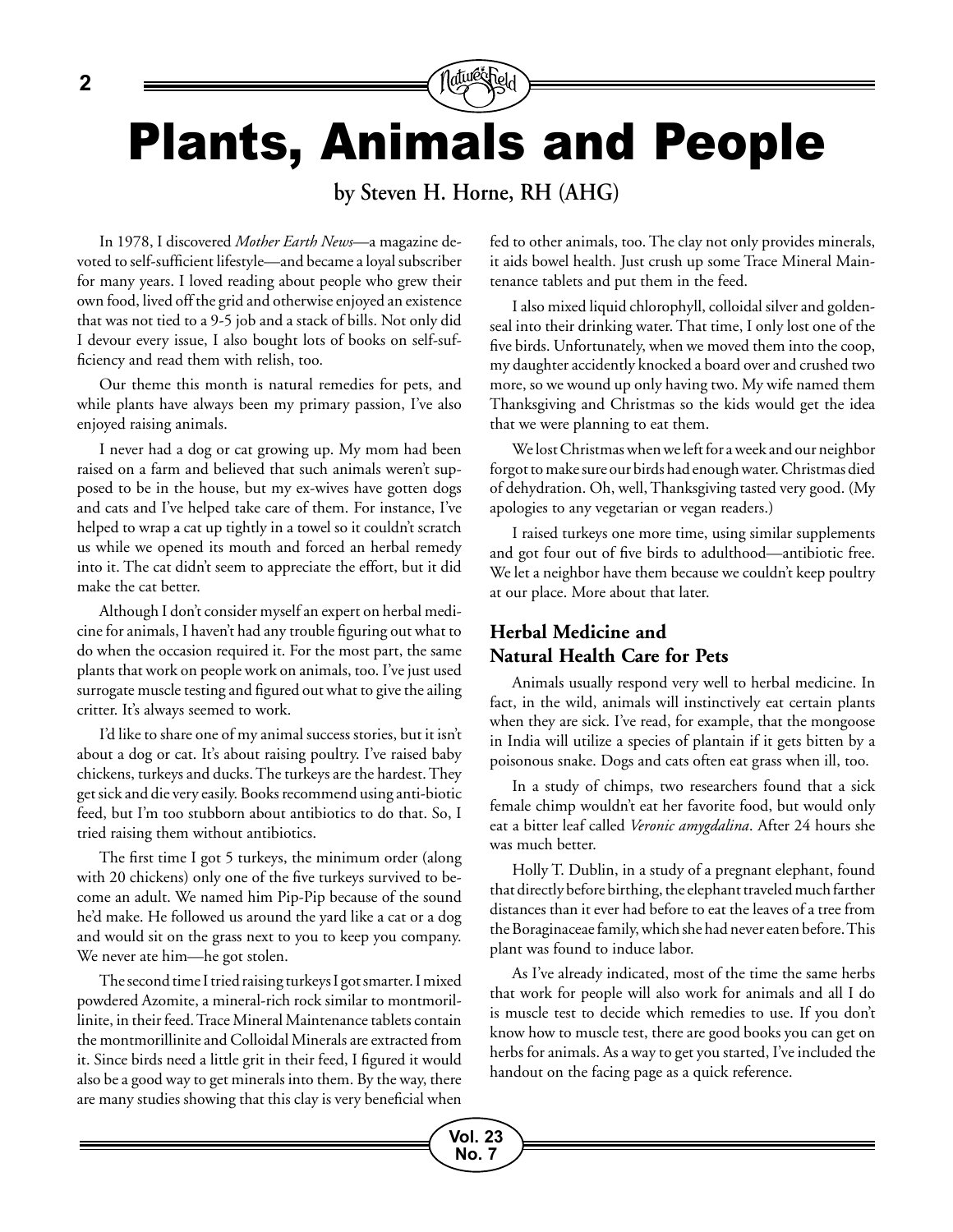

# **Herbal Remedies for Animals**

**A mini-guide to effective natural remedies for cats, dogs and horses** 

|                                            | Cats                                                                       | Dogs                                                                       | <b>Horses</b>                                                                 |
|--------------------------------------------|----------------------------------------------------------------------------|----------------------------------------------------------------------------|-------------------------------------------------------------------------------|
| Arthritis &<br>Structural                  | Collatrim<br>KB-C<br>Chondroitin<br>Glucosamine<br>Everflex                | Joint Support<br>EverFlex<br><b>MSM</b><br>Collatrim<br>Proactazyme        | Joint Support<br>EverFlex<br><b>MSM</b><br>Collatrim<br>Proactazyme<br>$KB-C$ |
| <b>Bacterial Infections</b>                | Colloidal Silver                                                           | Colloidal Silver<br>Hi-Potency Garlic                                      | Colloidal Silver<br>Hi-Potency Garlic                                         |
| Cancer                                     | Paw Paw Cell-Reg<br>E-Tea<br>Immune Stimulator<br>Lymphatic Drainage       | Paw Paw Cell-Reg<br>E-Tea<br>Immune Stimulator<br>Lymphatic Drainage       | Paw Paw Cell-Reg<br>E-Tea<br>Immune Stimulator<br>Lymphatic Drainage          |
| Dental                                     | Nature's Fresh                                                             | Nature's Fresh                                                             | Nature's Fresh                                                                |
| Digestion                                  | Chlorophyll liquid<br>Catnip and Fennel<br>Probiotic Eleven                | (IBS)<br>Intestinal Soothe and Build<br>Probiotic Eleven                   | Catnip and Fennel<br>CLT-X<br>Probiotics                                      |
| Hair & Skin                                | HSN-W<br>Nature's Fresh<br>Omega 3's                                       | HSN-W<br>Nature's Fresh<br>Flax Seed Oil                                   | HSN-W<br>Nature's Fresh                                                       |
| Kidney & Bladder                           | Kidney Drainage<br>$KB-C$<br>Kidney Activator<br>Cornsilk<br>Red Raspberry | Kidney Drainage<br>$KB-C$<br>Kidney Activator<br>Cornsilk<br>Red Raspberry | Kidney Drainage<br>$KB-C$<br>Kidney Activator<br>Cornsilk<br>Red Raspberry    |
| <b>Nervous System</b><br>- Anxiety, Stress | <b>Distress Remedy</b><br>Nervous Fatigue<br>Herbal Sleep                  | <b>Distress Remedy</b><br>Nervous Fatigue                                  | Adapt-A-Max<br><b>Distress Remedy</b><br>Nervous Fatigue                      |
| <b>Parasites</b>                           | GlycoEssentials<br>Artemesia                                               | GlycoEssentials (Heartworm)<br>Artemesia                                   | GlycoEssentials<br>Artemesia                                                  |
| Respiratory                                | <b>ALJ</b><br>Cordyceps<br>EW<br>Lymph Drainage<br>Histablock              | <b>ALJ</b><br>Cordyceps<br>EW<br>Lymphatic Drainage<br>Histablock          | <b>ALJ</b><br>Cordyceps<br>EW<br>Lymphtic Drainage<br>Seasonal Defense        |
| Thyroid                                    | Hyper-thyroid<br>Melissa                                                   | Hypo-thyroid<br>Dulse<br>TS II                                             | Dulse                                                                         |
| <b>Viral Infections</b>                    | VS-C<br>Super Omega-3 EPA                                                  | VS-C<br>Super Omega-3 EPA                                                  | VS-C<br>Colloidal Silver                                                      |

#### For Educational Purposes Only

Seek appropriate professional assistance for all serious health problems. Handout prepared by Tree of Light Publishing P.O. Box 911239, St. George, UT 84791 (www.treelite.com) ©2007 May be reproduced provided it is not altered in any way.

| Distributed by: |  |  |
|-----------------|--|--|
|                 |  |  |
|                 |  |  |
|                 |  |  |
|                 |  |  |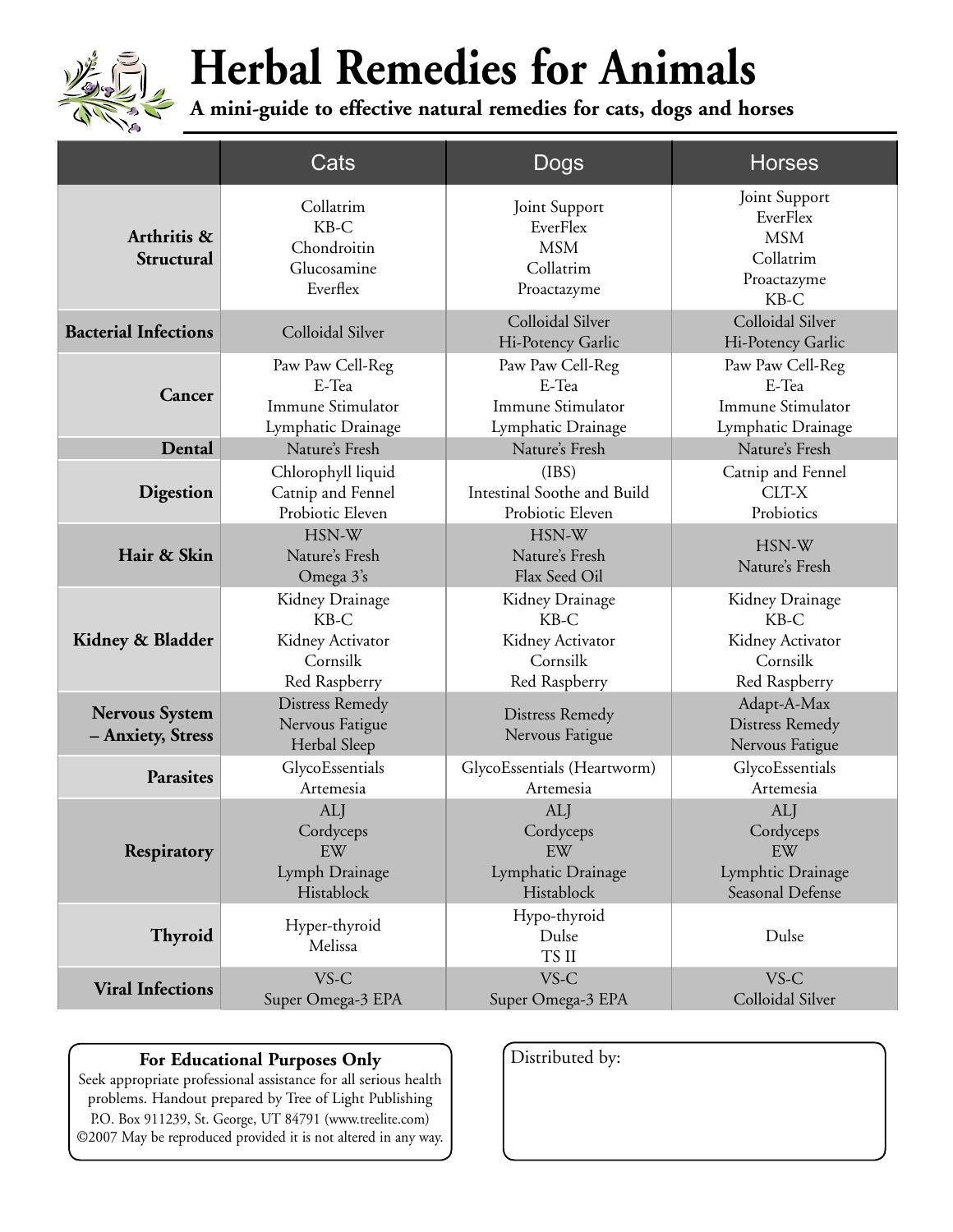**4**



This is one of the handouts that went out with our Gold and Silver Associate program package. (For those of you who aren't members of our Associate program we produce handouts for our subscribers each month.) The material was compiled by Kimberly Balas and my new research assistant, Paula Perretty. It's not a comprehensive guide, but gives you some good ideas.

If you're interested in learning more about keeping pets healthy naturally you should also check out our Sunshine Sharing and Herbal Hour Video this month. If you don't get Sunshine Sharing, talk to your upline Manager about getting it or join the Sunshine Business Alliance as a Gold or Silver member. If you want to order the Herbal Hour Video, you can do this on our website, www.treelite.com or by calling 800-416-2887.

The question naturally arises, how do you get animals to take herbs? Well, years ago, when I visited Tom and Jeanne Burgess in Oregon, they had trained their cat to swallow capsules. The cat would lie on its back in Jeanne's lap and she would give it the capsule and it would swallow it. (Jeanne Burgess, by the way, formulated some of NSP's best herbal products such as AL-J, Stress-J, Intestinal Soothe and Build, and LIV-J.)

I don't think most of us would have much success with that method. So, when giving herbs to animals, it's easiest to either

#### **About Nature's Field**

Nature's Field started out as a printed publication, available by subscription only. Providing reliable information on natural healing for over twenty years, Nature's Field is now a free E-zine produced by Tree of Light Publishing.

#### **Production Staff**

President and Managing Editor: Steven H. Horne V.P. of Sales and Finance: Darla Steiner Assistant Editor/Writer: Paula Perretty Associate Editors: Carolyn Hughes, Hugh Hughes, Sharon Grimes Researcher and Technical Editor: Kimberly Balas Computers and Design: David Horne

#### **Important Notice**

The information in *Nature's Field* is for educational purposes only and should not be used to diagnose and treat diseases. If you have a serious health problem, consult a qualified health practitioner.

#### **Copyright 2007 Tree of Light Publishing**

Articles in this journal may not be republished in any form without written permission from the publisher. Subscribers are free to forward copies of this journal to anyone.

**We welcome your questions and comments. You can reach us at: nf@treelite.com. Visit our website at www.treelite.com or call for a free catalog: 800-416-2887.**

use liquids that you can squirt in their mouth or to open the capsules or crush the tablets and mix the powders with food. Since animals usually have pretty good instincts, they'll usually eat the herb if it's something they really need.

#### **Thoughts on the Recent Pet Food Scare**

As many of you may know, recently quite a few people lost their pets because of some contaminated pet food. The good thing to come out of this is that many pet owners are switching to higher quality pet foods. Pet owners *should* be concerned about commercial pet food, just like people should be concerned about refined and processed foods.

Several years ago, a lady worked for me for a short time who had done some TV producing. She told me of a pet food expose she had created which wound up getting greatly edited before it aired. She discovered that pet food companies use the carcasses of diseased animals and "road kill" and throw them into a large vat where the material is rendered to create the "animal by-products" found in most pet food. Since that time I've also read that the carcasses of dogs and cats that are "put down" at the pound are also used to make these "animal by-products." Doesn't sound very healthy to me.

The problem, of course, isn't just with pet food; it's with our whole large-scale food manufacturing system. It's bad for everyone's health, people and animals alike.

At one time, most food was raised on small, family farms. These farms were often diverse in their nature, raising both plants and animals for food. Today, almost all of our food is raised in big, commercial monoculture farms. These farms create pollution, are more susceptible to contamination (as with spinach and *E. coli*) and produce lower quality food.

The solution to these problems is to encourage more small scale, ecologically diverse, family farms that produce "locallygrown" food. Unfortunately, our current cultural and political climate makes it harder for small scale producers.

For instance, there is a man in Leeds who is raising organic, grass-fed beef. He can't get his business off the ground because he isn't a big enough producer to deal with big companies, and the cost of shipping the beef makes it difficult to sell to individuals. He's also having a hard time getting his cattle processed because all the small meat-packing plants have shut down. He has to take the cattle a long distance to get them processed. He has had one local market carry it, but not many people are buying it. The local health food store won't touch it (but I think the owners are vegetarian). He also talked to Whole Foods and found they don't want to be bothered with small-time meat producers.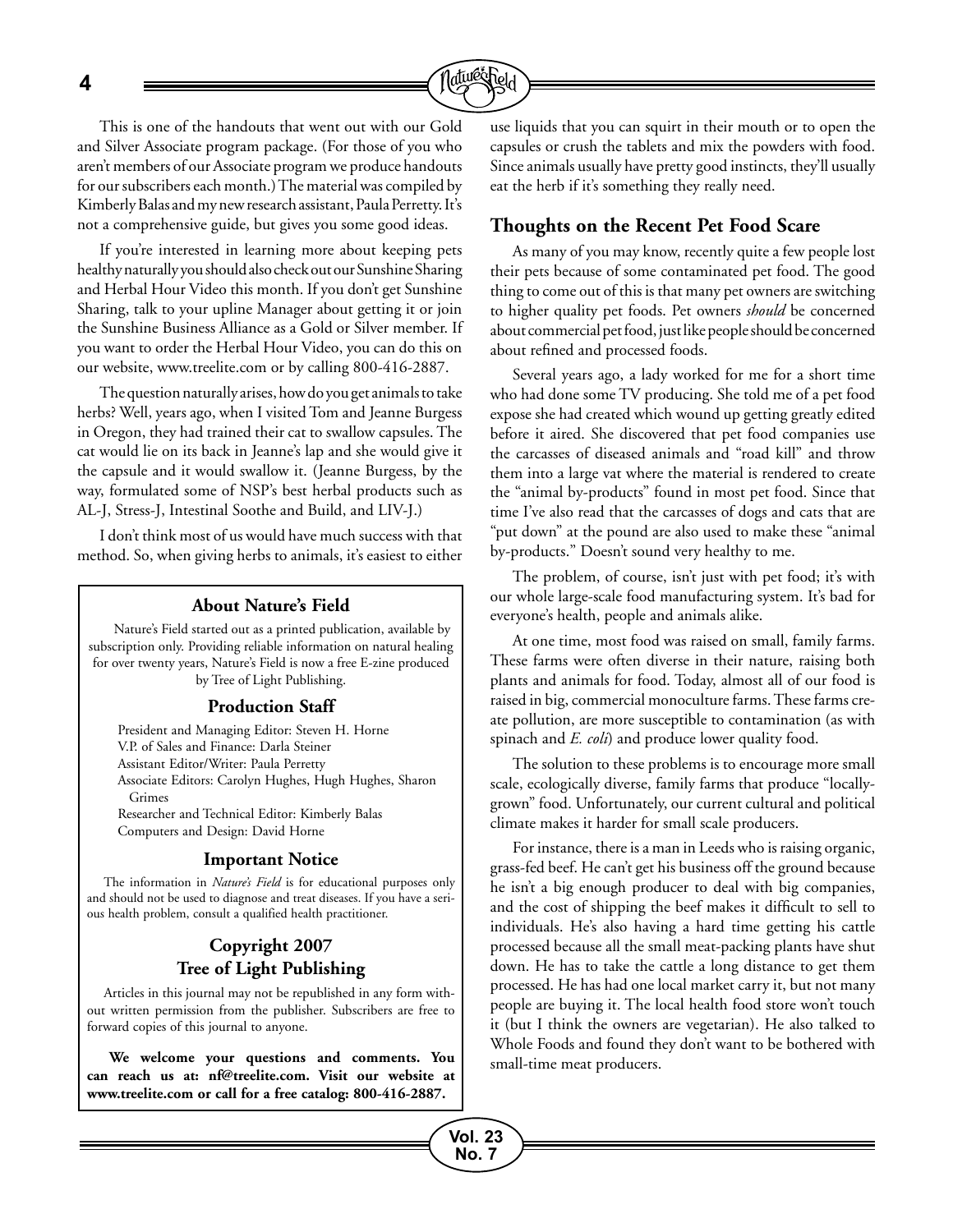

Now he's having problems because the new director of the Lake Powell recreation area doesn't want to honor his grazing permits. It seems tourists don't like see cows on their recreational land. All this is very sad, because I've purchased some of his grass-feed beef and it is wonderful—the best meat I've ever tasted.

Unfortunately, upcoming government regulations may make the problem even worse. For those of you who don't follow such things, I might mention that the USDA is pushing for an electronic animal-tagging system that would be very costly for small producers and would likely put them out of business. It would require all farm animals to be electronically tagged and their movements to be reported and tracked on a computer system. These laws might even apply to someone, who, like me, only wants a few chickens in their backyard. Just as we're having to fight to keep the FDA from creating legislation to put alternative medicine out of business, organic farmers and small-time growers are facing similar issues with USDA.

#### **Plants, Animals and People Living in Harmony**

Good things happen when animals, plants and people co-exist harmoniously. I started off mentioning *Mother Earth News* because I really enjoy raising food. Right now, I have an acre of land and a very nice vegetable garden going. I've already harvested radishes, spinach, beet greens, chard and turnip greens from the garden. Later in the summer, I'll have tomatoes, peppers, eggplants, zucchini, corn, beans, carrots, turnips, lettuce and beets. By fall I'll have potatoes, parsnips, squashes, onions and Jerusalem artichokes. I personally find that no produce I can buy at the store, even organic, is equal in quality to what I can grow myself.

I'd like to have chickens again, too. Partly because the eggs from home-raised chickens are better than any I've ever been able to buy at the store, but also because they would work synergistically with my gardening. For example, I've felt bad about pulling up some of my baby carrots, etc. to thin them, but if I had chickens I'd be able to toss these (and my table scraps) to the chickens, who would turn them into fresh eggs.

Chickens also provide great pest controls. In places where I've had chickens I've had fewer bug problems in the garden. (Of course, I have to be careful when I let them in the garden. Chickens love ripe tomatoes and Pip-Pip, the turkey, once ate a whole row of my onions to the ground.)

When I lived in Elk Ridge, Utah, there was a serious grasshopper problem there. The community routinely sprayed toxic chemicals to control the grasshoppers. My wife and I didn't want our yard sprayed. One of my neighbors had a cat that wandered into a recently sprayed open lot and fell over dead.

We knew that a few chickens or turkeys would easily control the grasshoppers in our yard and we put four hens in our very large back yard, which was completely fenced. Unfortunately, toxic chemicals are an acceptable form of pest control in suburbia, chickens are not.

Several of our neighbors complained. Our chickens made no real noise because we didn't have a rooster and they didn't produce any odor, either, but the neighbors still complained. Never mind that one neighbor's dog produced far more odor and noise than our chickens. People have funny attitudes about "food" animals. I think it's part of the disconnection from nature that most people in our society suffer from, which I've talked about in other recent articles. They feel more comfortable with the sterile, chemical-laden offerings of the commercial food industry than they do with food they can "get close to."

#### **Using Animals for Food**

The most unpleasant part of raising chickens for me has been butchering some from time to time. (This is where vegetarians and vegans may wish to stop reading.)

I'm not a vegetarian. I tried being a vegetarian, but I didn't feel healthy living that lifestyle. I don't feel healthy if I eat too much meat, either, but I feel better when I have at least some animal protein in my diet.

I know that some people feel that killing animals is wrong and that being a vegetarian is a higher spiritual path. As a person who absolutely loves plants, I have a hard time swallowing this idea. You see, I can't make a judgment in my mind that one form of life is more "special" than another form of life. I tend to feel more aligned with the Native American point of view that all forms of life are sacred.

The last time I butchered chickens I did it the way Native Americans taught. I thanked God for the life of the animal and thanked the animal for sacrificing its life to feed me before killing it. I now offer the same prayer when I gather produce from my garden.

It's not a pleasant job to butcher a chicken or clean a fish, but I'm glad I've done it, partly because it's given me important survival skills, but more importantly because I decided that if I was going to eat meat I had to face the fact that animals die to feed me. So do plants, and I think if we were closer to the source of food production we'd have a better relationship with food. We'd have more gratitude for it and a greater sense of reverence about what it takes to keep us alive.

Every day, something dies so that you can live—a sobering thought, which is why we should hold sacred the relationships between plants, animals and people—all a part of the wonderful fabric of life on this planet. And all dependant on one another for life and health.